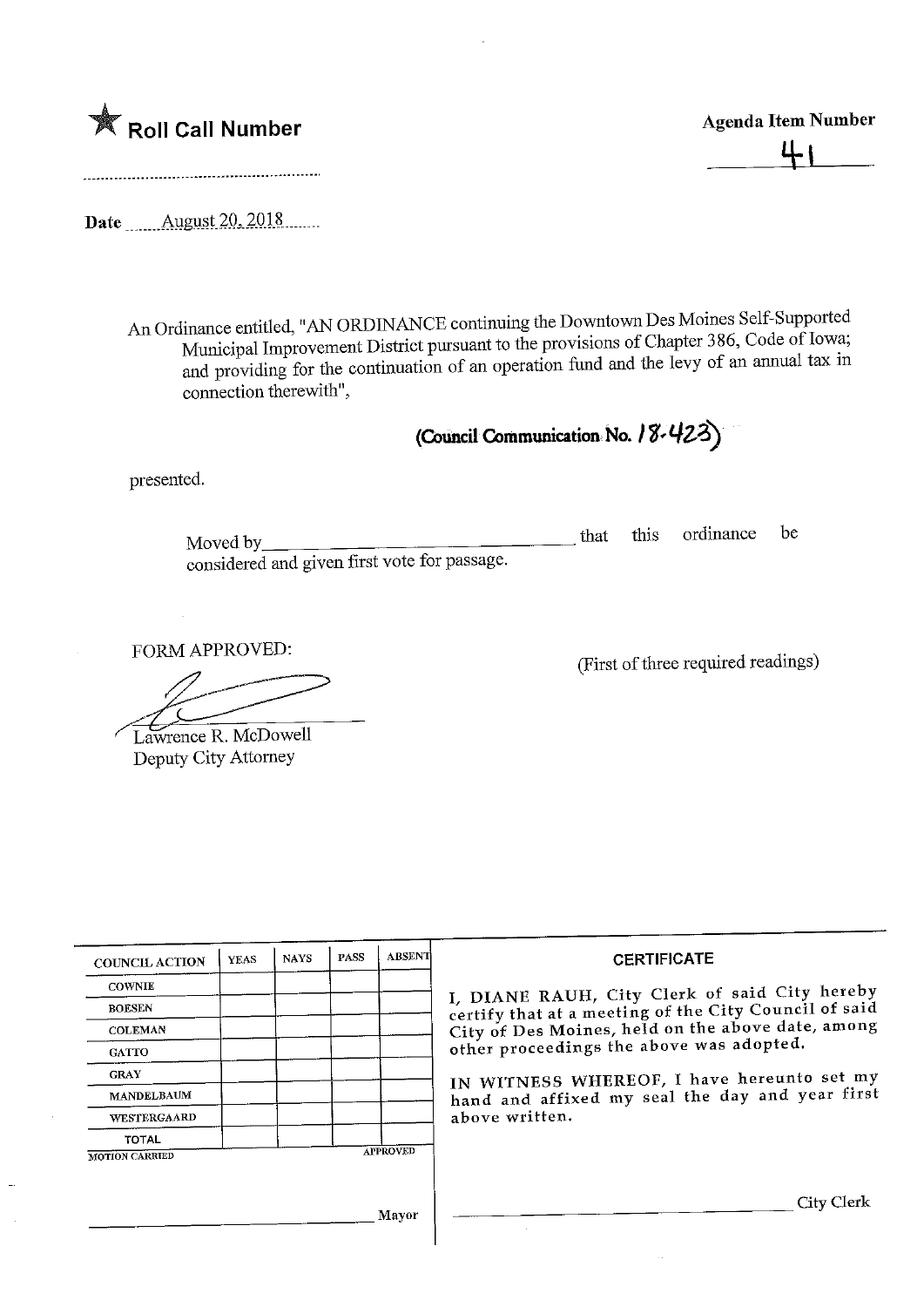Prepared by: Lawrence R. McDowell, 400 Robert D. Ray Dr., Des Moines, IA 50309 (515) 283-4543

ORDINANCE NO. Improvement District pursuant to the provisions of Chapter 386, Code of Iowa; and In the provision of  $\alpha$  operation fund and the levy of an annual tax in  $\sum_{i=1}^{n}$ 

connection therewith.<br>WHEREAS, the City of Des Moines is authorized by Chapter 386, Code of Iowa (the "Act") to create a self-supported municipal improvement district in the City, to provide for the existence and operation of such district, to provide for improvements or self-liquidating stence and operation of such district. provements for such distinct, and to be a subset of the such as more to such as more to such as more to such as more to such as more than  $\alpha$ 

specifically defined in the Act; and,<br>WHEREAS, Ordinance No. 13,579 passed by the City Council on February 23, 1998 established the Downtown Des Moines Self-Supported Municipal Improvement District pursuant ablished the Downtown  $\mathcal{L}$  and provided for the establishment of an operation fund and the levy  $\frac{1}{2}$  the provisions of the establishment of the establishment of  $\frac{1}{2}$  and the levy stablishment of  $\frac{1}{2}$  and  $\frac{1}{2}$ 

of an annual tax in connection therewith; and,<br>WHEREAS, Ordinance No. 13,913 passed by the City Council on January 22, 2001, continued the Downtown Des Moines Self-Supported Municipal Improvement District pursuant municipal the Downtown  $\mathcal{L}$  is  $\mathcal{L}$  and provided for the continuation of an operation fund and the levy the provisions of the  $\lambda$  can be contributed for the contribution of an operation fund and the level and the level and the level and the level and the level and the level and the level and the level and the level and the

of an annual tax in connection therewith; and,<br>WHEREAS, Ordinance No. 14,311 passed by the City Council on January 26, 2004 continued and expanded the Downtown Des Moines Self-Supported Municipal Improvement primued and expanded the B share  $\sim$ district pursual to the  $\alpha$  see the provided in the  $\alpha$  and the continuation the operation fund and the level and the level of the level of the level of the level of the level of the level of the level of the level of t

of an annual tax in connection therewith until June 30, 2009; and<br>WHEREAS, Ordinance No. 14,540 passed by the City Council on February 6, 2006 expanded the Downtown Des Moines Self-Supported Municipal Improvement District pursuant  $\frac{1}{2}$  and  $\frac{1}{2}$  and  $\frac{1}{2}$  and  $\frac{1}{2}$  and  $\frac{1}{2}$  and  $\frac{1}{2}$  and  $\frac{1}{2}$  and  $\frac{1}{2}$  and  $\frac{1}{2}$  and  $\frac{1}{2}$  and  $\frac{1}{2}$  and  $\frac{1}{2}$  and  $\frac{1}{2}$  are the continued levy of an annual operati  $\sigma$  the Act and provided for the continued  $\sigma$ expanded District; and

 $\mathbf{1}$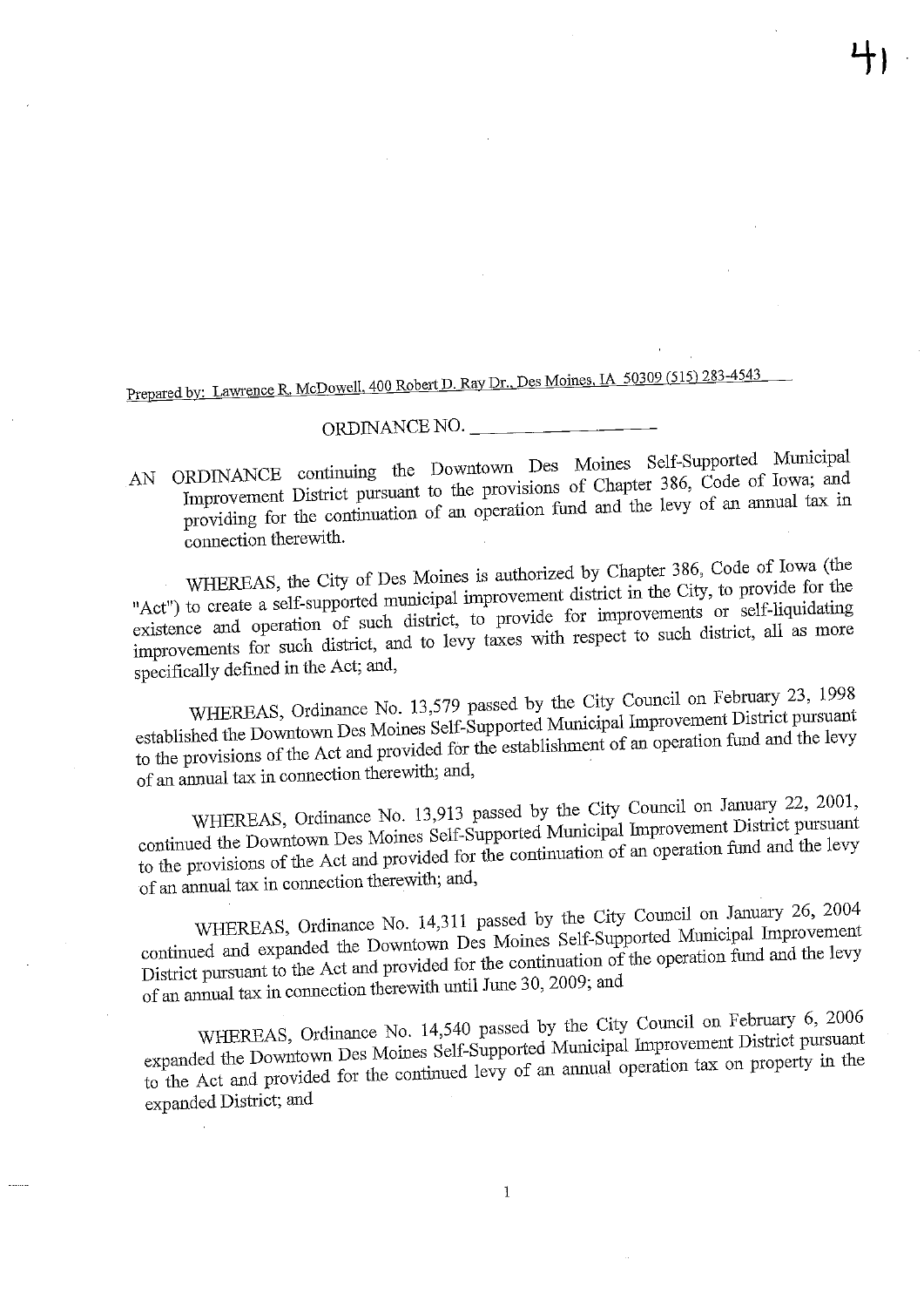WHEREAS, Ordinance No. 14,834 passed by the City Council on February 23, 2009<br>continued the Downtown Des Moines Self-Supported Municipal Improvement District pursuant furthermore  $\frac{d}{dx}$  is continuation of the operation fund and levy of an annual tax in to fhe Act and provided for continuation of the operation fund and levy of an annual tax m

connection therewith until June 30, 2014; and<br>WHEREAS, Ordinance No. 15,218 passed by the City Council on September 23, 2013 continued and adjusted the boundaries of the Downtown Des Moines Self-Supported Municipal mused and adjusted the boundaries of the boundaries of the Domines Self-Supported Museum Division Self-Supported Mm In provement  $D_{\text{in}}$  and  $D_{\text{out}}$  in connection therewith until June 30, 2019; and and levy of an annual tax in connection therewith until June 30, 2019; and<br>WHEREAS, a petition (the "Petition") has been filed with the City Clerk pursuant to the

Act petitioning the City Council to continue the Downtown Des Moines Self-Supported Municipal Improvement District (the "District"), to continue an operation fund with respect to the District, and to levy an annual tax for such fund, all for the purposes of paying the administrative expenses of the District or paying part or all of the maintenance expenses of  $\alpha$  and  $\alpha$  the District or  $\alpha$  is the main part of the paying paying part of the District; and,  $\frac{1}{\sqrt{2}}$  improvements or self-liquidation in  $\frac{1}{\sqrt{2}}$ 

WHEREAS, the Petition is in all ways m complete compliance with the provisions of the

Act; and,<br>WHEREAS, on May 21, 2018, by Roll Call No. 18-0892, the City Council received the  $W_{\text{H}}$  21, 2018,  $W_{\text{H}}$  and  $W_{\text{H}}$  and  $W_{\text{H}}$  and  $W_{\text{H}}$  Commission for review in accordance with Petition and referred it to the City Plan and Zoning Commission for review in accordance with

the Act; and,<br>WHEREAS, on June 11, 2018, by Roll Call No. 18-0982 the City Council received the  $W_{\text{H}}(x)$ , on June 11,  $\frac{1}{2}$  commission on the merit and feasibility of continuation of the  $\frac{1}{201}$  of the City Plan and  $\frac{1}{201}$ 

District; and,<br>WHEREAS, on June 11, 2018 by Roll Call No. 18-0981, the City Council scheduled a public hearing for July 9, 2018, at 5:00 P.M., at which it proposed to take action for the put hearing for  $J_{\text{u},j}$  9, 2018, and  $\chi$  of the state action for the proposed to the proposed to the proposed to the proposed to the proposed to the proposed to the proposed to the proposed to the proposed to the pro minuation- of the District, and direct that notice of such hearing be given in accordance of such hearing be given in accordance of such hearing be given in accordance of such hearing be given in accordance of the such hea

with the Act; and,<br>WHEREAS, notice of the hearing was published in the Des Moines Register on June 28, 2018, and a copy of such notice was mailed by certified mail on June 20, 2018, to all the owners  $218$ , and a copy of such a context notice within the District as shown by the records of the POIR COULTY record of real property series requirements of the Act; and, Auditor, in satisfaction of the notice requirements of the Act; and,<br>WHEREAS, at the aforementioned time and place, the City Council did meet and hear all

WHEREAS, at the Digitial and residents of the City desiring to express their views with where  $\sigma$  property m the  $\sigma$ <sup>s</sup> the District and  $\sigma$ 

respect to the continuation of the District; and,<br>WHEREAS, by Resolution and Roll Call No. 18-1185 adopted July 9, 2018, the City WHEREAS, by Resolution  $\alpha$  and the continuation of the District and found that the Petrupii Council closed the public hearing on the public on the public on the Act and  $\epsilon$ . and the District satisfied the applicable requirements imposed by the Act; and,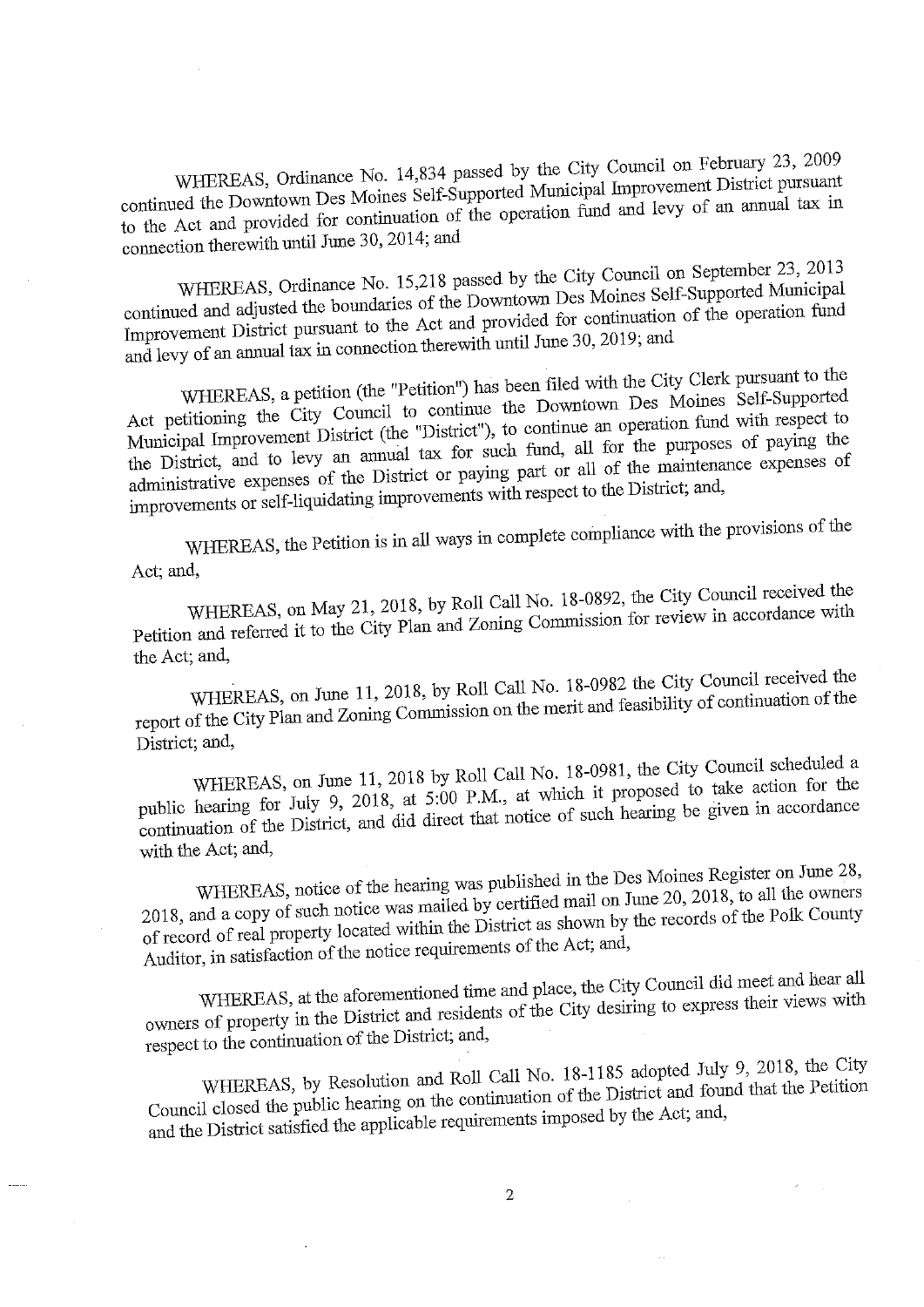WHEREAS, more than thirty days has now passed since the public hearing on the continuation of the District was closed, and no petition has been filed with the City Clerk nuation of the District was close the boundaries of the District; NOW THEREFURE, opposition to the continuation and adjustaires of the District; NOW THEREFORE, NOW THEREFORE, NOW THEREFORE, N

BE IT ORDAINED, by the City Council of the City of Des Moines, Iowa:<br>Sec. 1. That in accordance with Iowa Code Chapter 386 and the recitations set out in the Preamble hereof the self-supported municipal improvement district as defined in the Act, named the "Downtown Des Moines Self-Supported Municipal Improvement District" (the "District") established and created in the City of Des Moines pursuant to Ordinance No. 13,579, continued pursuant to Ordinance No. 13,913, continued and expanded pursuant to Ordinance No. 14,311 further expanded pursuant to Ordinance No. 14,540, and continued pursuant to Ordinance No. fuer expanded pursuant to Ordinance No.  $15,218$  is network  $1.34$ , and continued with  $2.3$  is  $\frac{1}{2}$  is a secondaries with the general terms of the Petition. further continued in accordance with the general terms of the Petition.<br>Sec. 2. The District shall include all property within the following described boundaries:

Beginning at the intersection of the East Right-of-Way line of  $7<sup>th</sup>$  Street and the South Right-of-Way line of School Street; thence East along the South Right-of-Way line of School Street and its easterly extension to the East Right-of-Way line of  $6^{th}$  Avenue; thence south along said Right-of-Way line to intersection with the South Right of Way line of Interstate 235; thence East along said South Right-of-Way line of Interstate 235 to the West Bank of the Des Moines River; thence East to the intersection of the East Bank of the Des Moines River and the South Right-of-Way line of I-235; thence East along the South Right-of-Way line of Interstate  $235$  to its intersection with the West lot line of Lot 3, Block D, River Hills Plat 3, an Official Plat; thence South along said West lot line of Lot 3, Block D, River Hills Plat 3 and continuing South along the West lot line of Lot 6, Block D and the Southerly projection of said West lot line of Lot 6, Block D, River Hills Plat 3 to the South Right-of-Way line of Des Moines Street; thence East along said South Right-of-Way line of Des Moines Street to the East Right-of-Way line of East 6<sup>th</sup> Street; thence North along said East Right-Of-Way line of East 6<sup>th</sup> Street to its intersection with the South right-of-Way line of Lyon Street; thence Easterly along said South Right-of-Way line of Lyon Street to its intersection with the Southerly projection of the East Right-of-Way line of East  $7<sup>th</sup>$  Street; thence North along said Southerly projection of the East Right-of-Way line of East  $7<sup>th</sup>$  Street and continuing North along the East Right-of-Way line of East 7<sup>th</sup> Street to its intersection with the South Right-of-Way line of Interstate 235; thence Southeasterly along said South Right-of-Way line of Interstate 235 to its intersection with the Northerly extension of a line, said line having one point on the Northerly Right-of-Way of Lyon Street and a distance of 196.1 feet East of the Southwest corner of Lot 3 in Block 25 of East Fort Des Moines, an Official Plat, and having another point on the Southerly Right-of-Way line of the Vacated East/West Alley in Block 0, Griffiths' Addition No. 2, an Official Plat, with said point being 6.2 feet East of the Northwest corner of Lot 4 in Block O, Griffith's Addition No. 2, thence Southeasterly along said line and the Southerly extension of said line to the centerline of Lyon Street; thence Northeasterly along said centerline to the centerline of Pennsylvania Avenue;  $t_{\text{inter}}$  thence the centerline of Pennsylvania Avenue and its southerly extension to thence South along the centerline of Pennsylvania Avenue and its southerly extension to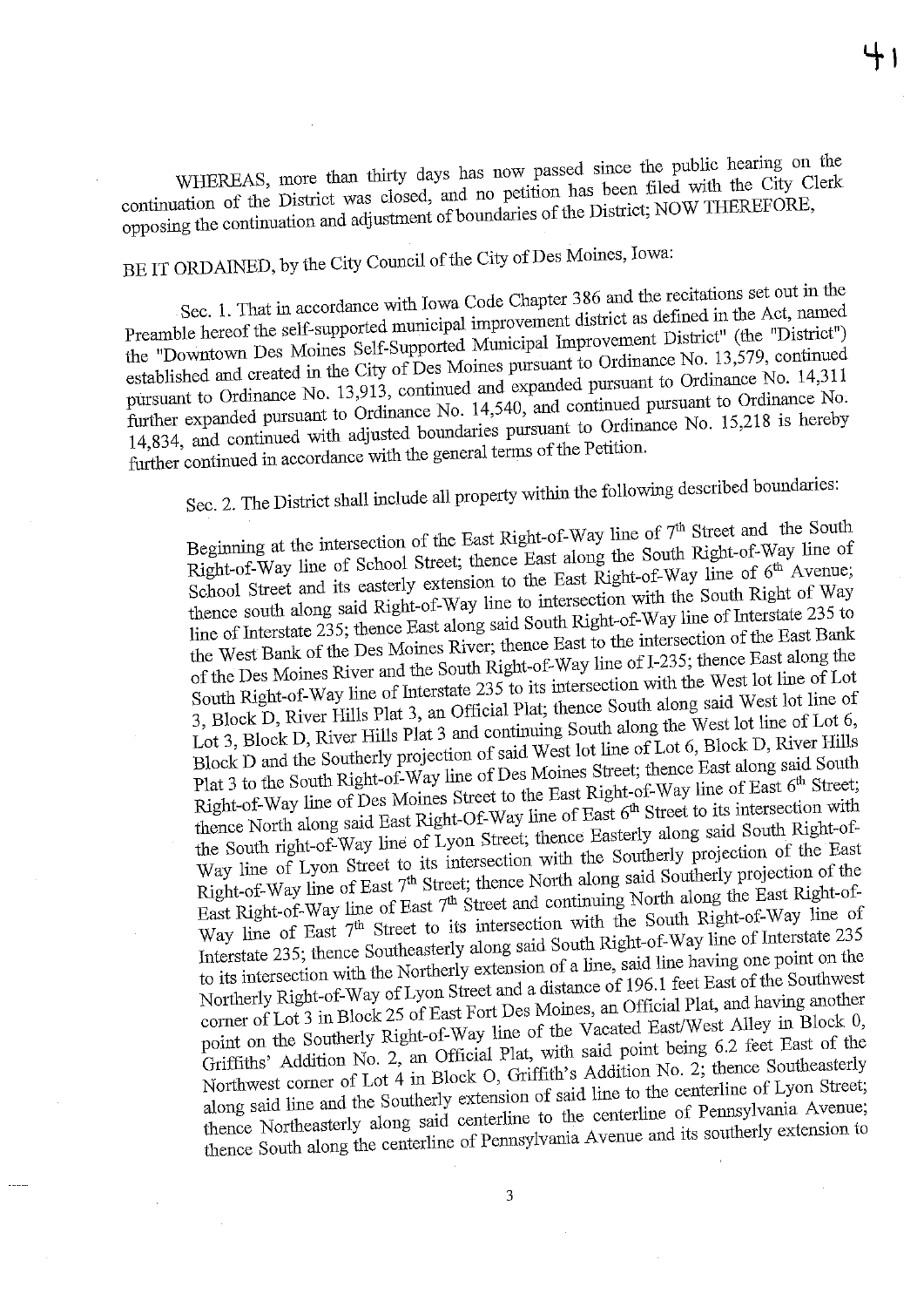the intersection of the centerline of East Locust Street; thence West along the centerline of East Locust Street to the intersection of the northerly extension of the centerline of East  $7<sup>th</sup>$  Street; thence South along the northerly extension of the centerline of East  $7<sup>th</sup>$ Street and continuing along the centerline of Southeast  $7<sup>th</sup>$  Street to the intersection with the centerline of Allen Street; thence West along the centerline of Allen Street and it's westerly extension to the West Bank of the Des Moines River and the North Bank of the Raccoon River; thence westerly along the North Bank of the Raccoon River to its intersection with the North/South centerline of Section 8, Township 78 North, Range 24 West of the 5<sup>th</sup> P.M.; thence North along said North/South centerline of Section 8, Township 78 North, Range 24 West of the 5<sup>th</sup> P.M. to its intersection with the North Right-of-Way line of the Norfolk and Southern Railroad lying within Lot 1, Official Plat Northwest  $\frac{1}{4}$ , Section 8, Township 78 North, Range 24 West of the 5<sup>th p</sup>.M.; thence Southwesterly along said North Right-of-Way line of the Norfolk and Southern Railroad lying within Lot 1, Official Plat Northwest 1/4, Section 8, Township 78 North, Range 24 West of the 5<sup>th</sup> P.M. to its intersection with a line being 75 feet West of the East line of Lot 1, Official Plat, Northwest  $\frac{1}{4}$ , Section 8, Township 78 North, Range 24 West of the 5<sup>th</sup> P.M.; thence North along said line 75 feet West of and parallel to the East line of Lot 1, Official Plat, Northwest  $\frac{1}{4}$ , Section 8, Township 78 North, Range 24 West of the 5<sup>th</sup> P.M. to a point, said point being 225 feet South of the South Right-of-Way line of Grand Avenue; thence West 18 feet along a line 225 feet South of and parallel to the South Right-of-Way line of Grand Avenue to a point, said point being 93 feet West of the East line of Lot 1, Official Plat, Northwest  $\frac{1}{4}$ , Section 8, Township 78 North, Range 24 West of the 5<sup>th</sup> P.M.; thence North along said line 93 feet West of and parallel to the East line of Lot 1, Official Plat, Northwest 1/4, Section 8, Township 78 North, Range 24 West of the 5<sup>th</sup> P.M. to its intersection with the South Right-of-Way of Grand Avenue; thence Northwesterly to a point on the North Right-of-Way line of Grand Avenue said point being 100 feet West of and parallel to the East lot line of Lot 9, Official Plat, Southwest  $\frac{1}{4}$ , Section 5, Township 78 North, Range 24 West of the 5<sup>th</sup> P.M.; thence North along said line 100 feet West of and parallel to the East lot line of Lot 9, Official Plat, Southwest 1/4, Section 5, Township 78 North, Range 24 West of the 5<sup>th</sup> P.M. and continuing North along said Northerly projection of a line 100 feet West of and parallel to the East lot line of Lot 9, Official Plat, Southwest 1/4, Section 5, Township 78 North, Range 24 West of the  $5<sup>th</sup>$  P.M.to its intersection with North Right-of-Way line of Ingersoll Avenue; thence East along said North Right-of-Way line of Ingersoll Avenue and continuing East along the Easterly projection of said North Right-of-Way line of Ingersoll Avenue to its intersection with the North/South Centerline of Section 5, Township 78 North, Range 24 West of the 5<sup>th</sup> P.M. (also the Centerline of Right-of-Way known as former Harding Road); thence North along said North/South Centerline of Section 5, Township 78 North, Range 24 West of the  $5<sup>th</sup>$  P.M. (also the Centerline of Right-of-Way known as former Harding Road) to its intersection with the Westerly extension of the North lot line of Parcel "D" Plat of Survey, Part of Lots 1 through 6, Harding Road Place, an Official Plat and Part of Lots 5 through 9, Block B, West & Burton's Addition to Des Moines, an Official Plat; thence East along the Westerly extension of the North lot line of Parcel "D" Plat of Survey, Part of Lots 1 through 6, Harding Road Place, and Part of Lots 5 through 9, Block B, West & Burton's Addition to Harding Road Place, and Partinuing Rast along the North lot line of Parcel  $\mathcal{D}$ . Fig. burton's  $\mathcal{D}$ Des Moines and continuing East along the North lot line of Parcel "D" Plat of Surrey,

4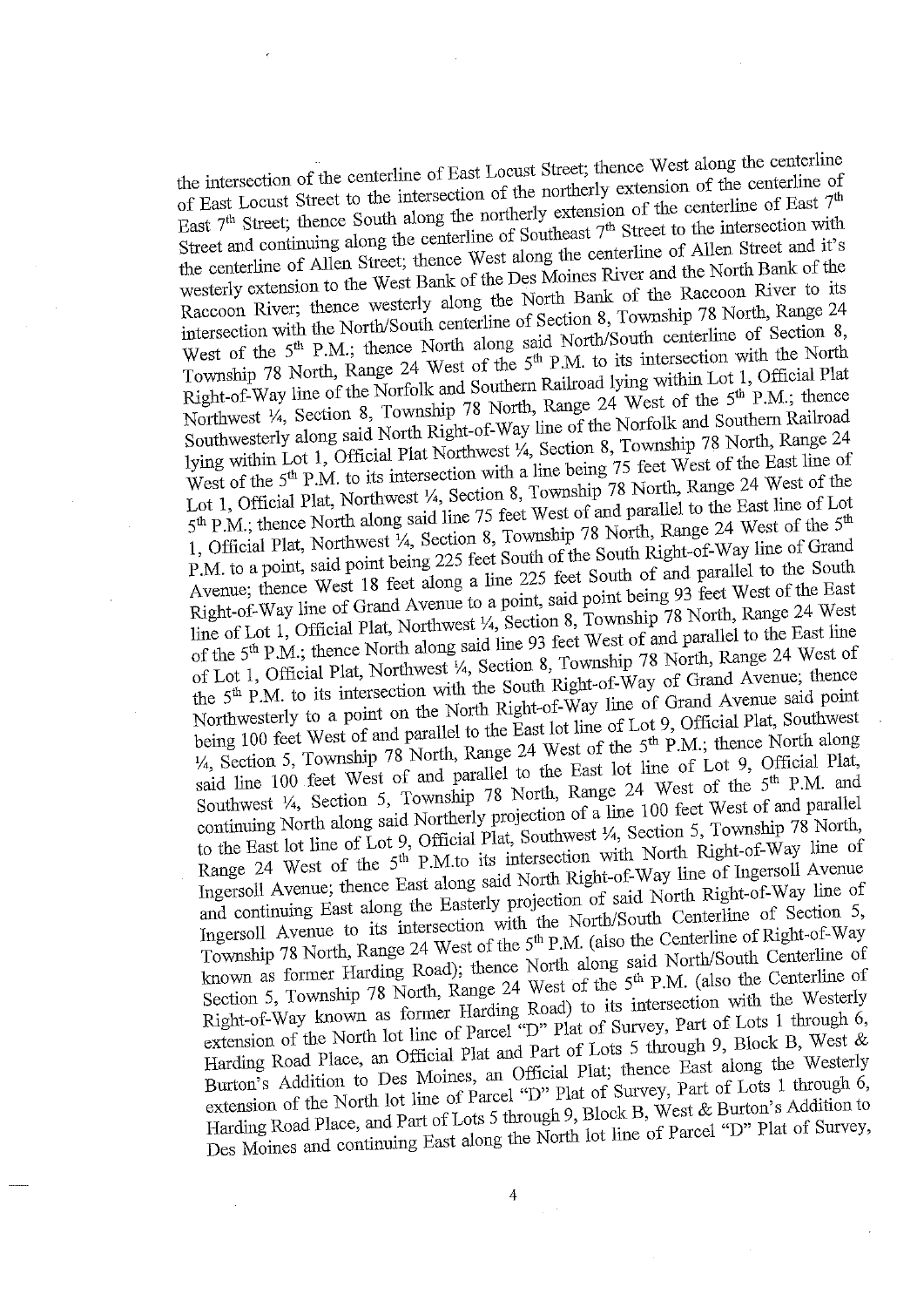Part of Lots 1 through 6, Harding Road Place, and Part of Lots 5 through 9, Block B, West & Burton's Addition to Des Moines to its intersection with the East lot line of Parcel "D" Plat of Survey, Part of Lots 1 through 6, Harding Road Place, and Part of Lots 5 through 9, Block B, West & Burton's Addition to Des Moines; thence South along the East lot line of Parcel "D" Plat of Survey, Part of Lots 1 through 6, Harding Road Place, and Part of Lots 5 through 9, Block B, West & Burton's Addition to Des Moines to its intersection with the North Lot line of Parcel "B" Plat of Survey, Part of Lots 1 through 6, Harding Road Place, and Part of Lots 5 through 9, Block B, West & Burton's Addition to Des Moines; thence East along the North lot line of Parcel "B" Plat of Survey, Part of Lots 1 through 6, Harding Road Place, and Part of Lots 5 through 9, Block B, West & Burton's Addition to Des Moines and continuing East along the Easterly extension of the North lot line of Parcel "B" Plat of Survey, Part of Lots 1 through 6, Harding Road Place, and Part of Lots 5 through 9, Block B, West & Burton's Addition to Des Moines to its intersection with the Centerline of  $19<sup>th</sup>$  Street; thence North along the Centerline of  $19<sup>th</sup>$ Street to its intersection with the Westerly extension of the North line of Block C, J. C. Savery's Addition, an Official Plat; thence East along the North line of Block C, J. C. Savery's Addition and continuing East along the North line of Block C, J. C. Savery's Addition to its intersection with the Southerly extension of a North/South line lying 13 feet East of and parallel to the West lot line of Lot 5, Block B, J. C. Savery's Addition; thence North along the Southerly extension of a North/South line lying 13 feet East of and parallel to the West lot line of Lot 5, Block B, J. C. Savery's Addition and continuing North along a North/South line lying 13 feet East of and parallel to the West lot line of Lot 5, Block B, J. C. Savery's Addition to its intersection with a line lying 95 feet South of and parallel to the North lot line of Lot 5, Block B, J. C. Savery's Addition; thence East along a line lying 95 feet South of and parallel to the North lot line of Lot 5, Block B, J. C. Savery's Addition and continuing East along a line lying 95 feet South of and parallel to the North lot lines of Lots 4, 3, 2, and 1, Block B, J. C. Savery's Addition and also continuing East along the Easterly extension of a line lying 95 feet South of and parallel to the North lot line of Lot 1, Block B, J. C. Savery's Addition to its intersection with the Centerline of 17<sup>th</sup> Street; thence South along the Centerline of 17<sup>th</sup> Street to its intersection with the Westerly extension of the South lot line of Lot 1, Block B, Subdivision of Lot 6 of the Pursley Estate, an Official Plat; thence East along the Westerly extension of the South lot line of Lot 1, Block B, Subdivision of Lot 6 of the Pursley Estate and continuing East along the South lot lines of Lots 1 & 2, Block B, Subdivision of Lot 6 of the Pursley Estate to its intersection with the Centerline of Lot 2, Block B, Subdivision of Lot 6 of the Pursley Estate; thence North along the Centerline of Lot 2, Block B, Subdivision of Lot 6 of the Pursley Estate and continuing North along the Northerly extension of the Centerline of Lot 2, Block B, Subdivision of Lot 6 of the Pursley Estate to its intersection with the Centerline of High Street; thence East along the Centerline of High Street to its intersection with the Centerline of  $16<sup>th</sup>$  Street; thence South along the Centerline of 16<sup>th</sup> Street to its intersection with the Westerly extension of the South lot line of Lot 1, Block C, Subdivision of Lot 6 of the Pursley Estate; thence East along the Westerly extension of the South lot line of Lot 1, Block C, Subdivision of Lot 6 of the Pursley Estate and continuing East along the South lot lines of Lot 1, 2, 3, 4, and 5, Block C, Subdivision of Lot 6 of the Pursley Estate and also continuing East along and  $\sigma$ , Block C, Subdivision, and Official Pure and the  $\sigma$  $\text{If } \text{point in } \mathbb{R}^d \to \mathbb{R}^d$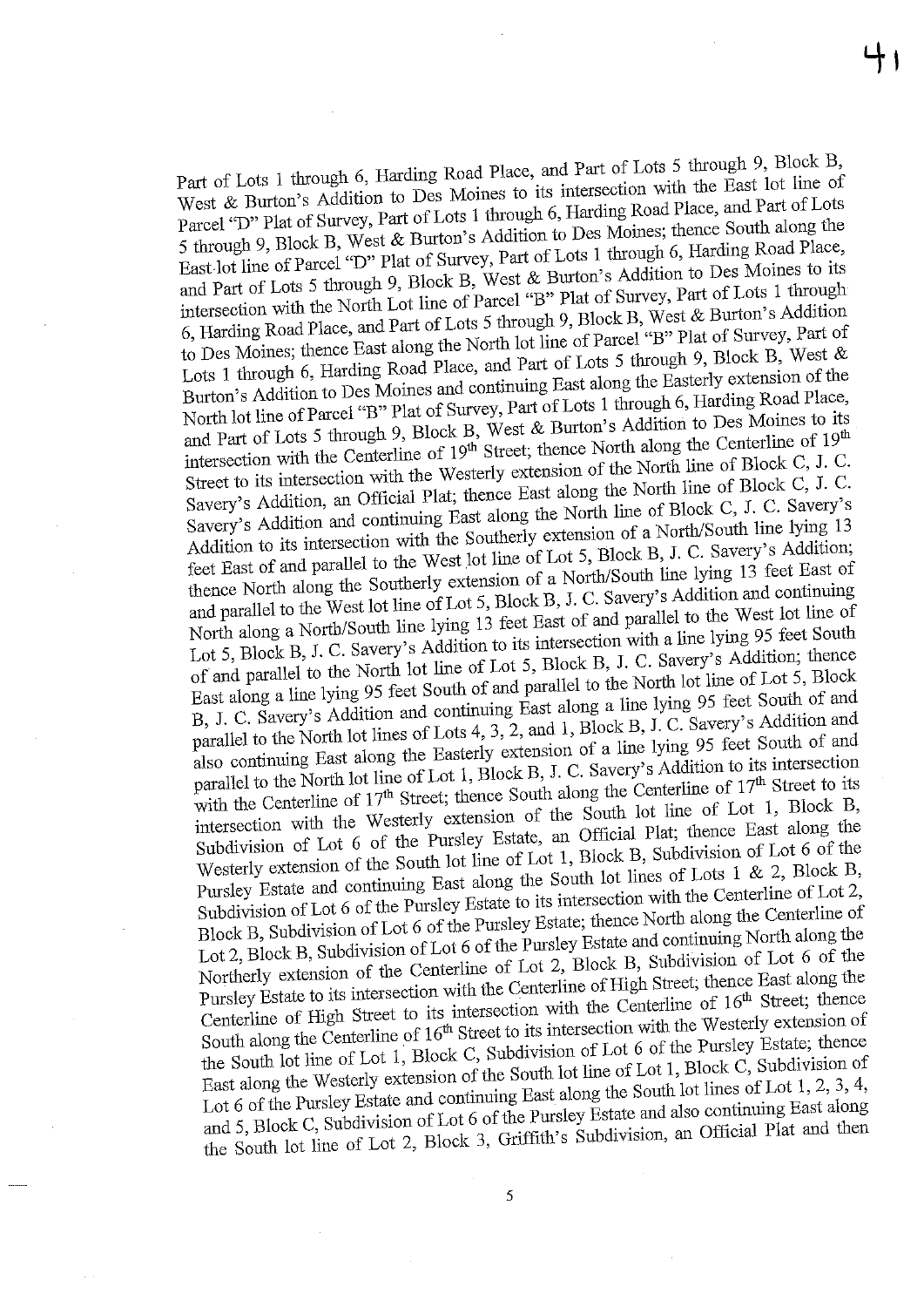continuing East along the Easterly extension of the South lot line of Lot 2, Block 3, Griffith's Subdivision to its intersection with the Centerline of 15<sup>th</sup> Street; thence North along the centerline of 15<sup>th</sup> Street and its centerline and its northerly extension to the intersection of the centerline of Woodland Avenue; thence East along the centerline of Woodland Avenue and its easterly extension to the intersection of the centerline of  $10^{th}$ Street; thence North along the centerline of  $10^{th}$  Street and its centerline and the northerly extension of 10<sup>th</sup> Street to the centerline of Methodist Drive; thence northerly and westerly along the centerline of Methodist Drive to the intersection of the southerly extension of centerline of 12<sup>th</sup> Street; thence West along the Easterly projection of the centerline of Center Street and continuing West along the centerline of Center Street to its intersection with the West lot line of Lot 2, Oakridge Plat 3, an Official Plat; thence North along said West lot line of Lot 2, Oakridge Plat 3 and continuing North along the West lot line and the Northerly projection of said West lot line of Lot  $1$ , Oakridge Plat 3 to its intersection with the Northeasterly Right-of-Way line of Oakridge Drive; thence Northwesterly along the Northeasterly Right-of-Way line of said Oakridge Drive to its intersection with the South Right-of-Way line of Interstate 235; thence East along said South Right-of-Way line of Interstate  $235$  to its intersection with the centerline of Keosauqua Way; thence Southeasterly along the centerline of Keosauqua Way to its intersection with the Southerly projection of the West lot line of Lot 7, Block 7, Grass Roots 1, an Official Plat; thence North along said Southerly projection of the West lot line of Lot 7, Block 7, Grass Roots 1 and continuing North along the West lot line of Lot 7, Block 7, Grass Roots 1 to its intersection with the North lot line of said Lot 7, Block 7, Grass Roots 1; thence East along said North lot line of Lot 7, Block 7, Grass Roots 1 to its intersection with the West Right-of-Way line of Vacated 12<sup>th</sup> Street Place; thence North along said West Right-of-Way line of Vacated 12<sup>th</sup> Street Place to its intersection with the South Right-of-Way line of School Street; thence East along said South Rightof-Way of School Street to the West Right-of-Way line of 12<sup>th</sup> Street; thence South along said West Right-of-Way line of 12<sup>th</sup> Street to its Intersection with the South Right-of-Way line of Crocker Street; thence East along said South Right-of-Way line of Crocker Street to its intersection with the East Right-of-Way of 9<sup>th</sup> Street; thence South along said East Right-of-Way of 9<sup>th</sup> Street and its southerly projection to its intersection with the centerline of Center Street; thence east along said centerline of Center Street to its contract of Center Street; thence North along said East intersection with the East Right-of-Way line of  $7<sup>th</sup>$  Street; thence North along said East Right-of-Way line of 7<sup>th</sup> Street to the Point of Beginning, All now included in and  $R_{\text{H}}$  and  $R_{\text{H}}$  integrating of  $\Omega$  Moines. Polk County, Iowa. fining a part of the Cify of  $\frac{1}{2}$ 

Sec. 3. It is hereby found and determined that all of the property within the District is similarly related so that the present and potential use or enjoyment of the property is benefitted by the condition, performance of administration, redevelopment, revitalization and maintenance of the District and the owners of property in the District have a present and potential benefit from t the District and the overall of edministration, redevelopment, revitalization and maillenance of the condition, performance of administration, redevelopment, redevelopment, redevelopment, reviewely

the District.<br>Sec. 4. Pursuant to the provisions of the Act, the self-supported municipal improvement district operation fund with respect to the District known as the "Downtown Des Moines Selfdistrict operation fund with respect to the District Operation Fund" (herein the "Operation Fund") Supported Municipal Improvement District Operation Fund" (herein the "Operation Fund")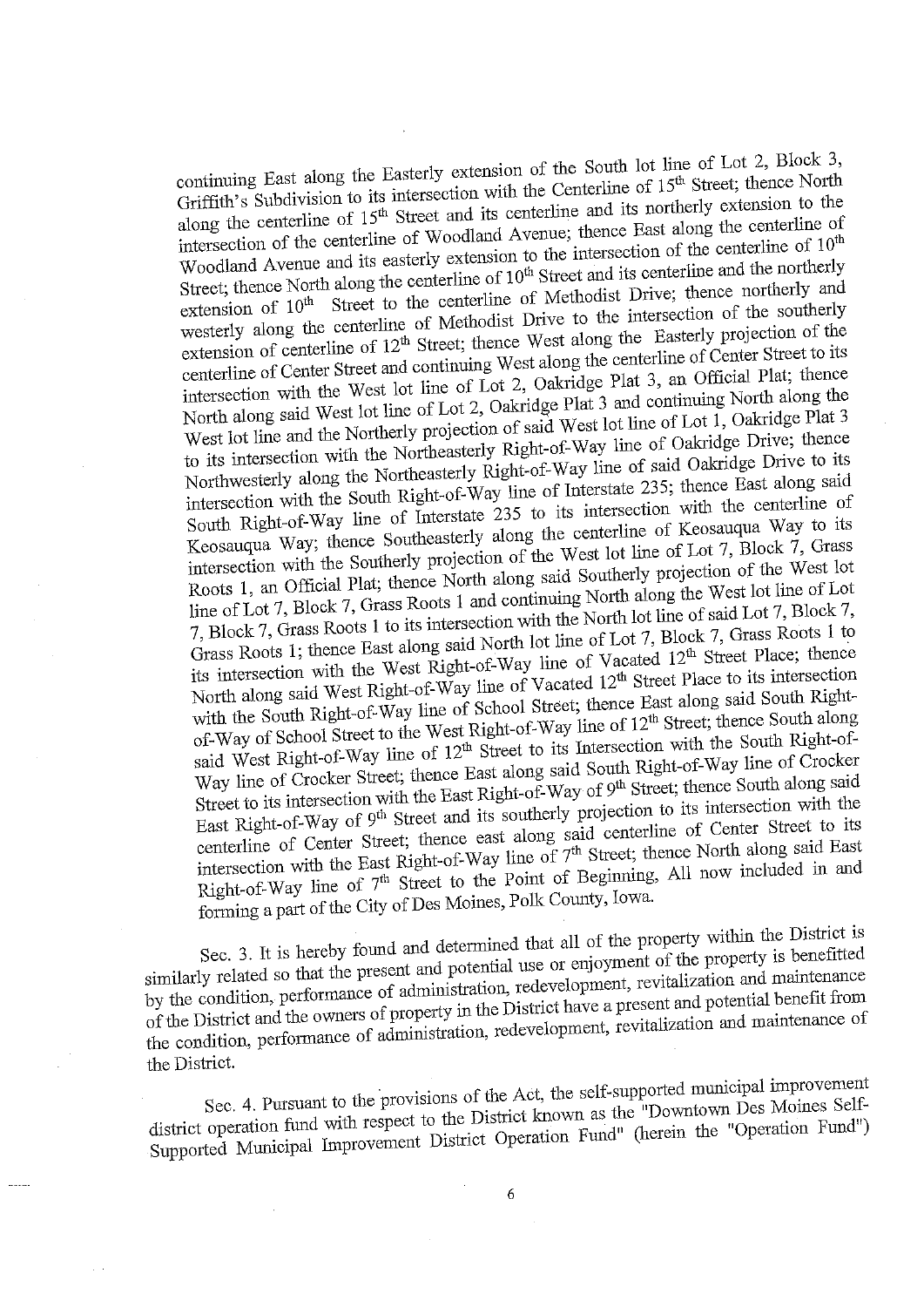established and created pursuant to Ordinance 13,579, continued pursuant to Ordinance No.<br>13,913, continued pursuant to Ordinance No. 14,311 and continued pursuant to Ordinance No. 14,834, continued pursuant to Ordinance No. 15,218 until June 30, 2019, is hereby further continued, for which the City may certify taxes (the "Operation Tax") against the property, as defined in the Act (excluding property assessed as residential property for property tax purposes), within the District (the "Property") each year, in addition to all other taxes, commencing with the levy of taxes for collection in the fiscal year beginning July 1, 2019 and continuing for four (4) additional years for the purposes of paying the administrative expenses of the District, as defined and authorized in the Act or paying part or all of the maintenance  $t$  District, as defined and defined  $\frac{t}{t}$  -the McI or paying part of the Act or all of the McI or paying part of the magnetic paying paying paying paying paying paying paying paying paying paying  $\frac{t}{t}$  and  $\frac{t}{$  $\frac{1000 \text{ N}}{1000 \text{ N}}$ 

period of five (5) years.<br>Sec. 5. The City may continue to disburse the amounts collected in the Operation Fund, in accordance with the recommendations made to the City Council by the Downtown Des Moines  $\alpha$  ance with the recommendations made to the City Council by the Council by the City Council by the Downtown  $\alpha$  Downtown  $\alpha$  Downtown  $\alpha$  Downtown  $\alpha$  Downtown  $\alpha$  Downtown  $\alpha$ Self-Supported M.unicipal Improvement District an Iowa nonprofit corporation, for one or more of the following purposes:<br>a. Enhanced maintenance, cleaning and upkeep of public spaces within the District.

- 
- b. Graffiti removal on public property and private buildings within the District.
- c. Enhanced public and property safety and crime prevention within the District,
- including the operation of a "Goodwill Ambassador" program as determined and futurity the operation of a "conduction" of a "conduction" program as Moines Self-Supported Municipal  $\sum_{i=1}^{n}$
- $\frac{1}{1}$ d. Development, marketing, promotion and management of activities and events within
- the District. Capital, physical or other improvements designed to enhance the image and Capital, physical or other  $\frac{1}{\epsilon}$  including but not limited to improvements to the skywalk  $\alpha$  and  $\alpha$  is  $\alpha$  including but not limited to improvements to the slccit state to the slccit state slccit state slccit state slccit state slccit state slccit state slccit state slccit state slccit state slccit state
- $\sum_{i=1}^n$ f. Management and operation of public spaces within the District, including public
- parking facilities.<br>Research and planning services benefiting the District.
- g. Research and planning services benefiting the District.<br>h. Parking and transportation management benefiting the District.
- Activities and operations benefiting the District under any agreements with the City
- i. of Des Moines or other public or quasi public entities.
- Recommendations regarding, and the promotion of, the District and the advancement j. Recommendations regarding, and the promotion of, the District and the District, of the District, including with respect to the use of public spaces within the District, the types of public spaces and services within the District, the services and improvements within the District, policies and practices for the District, business improvements within the District, and activities and events within the retention and attraction within the District, and activities and events witfah. the
- District.  $k_{\text{tot}}$ . Out activities interests or further the purpose of the District.

and the development and advancement of the District.<br>Sec. 6. The rate of the Operation Tax to be levied annually, in addition to all other taxes,  $\frac{\text{SEC}}{\text{SEC}}$  6. The rate of the Operation Tax to be level and  $\frac{\text{S2.00}}{\text{S2.00}}$  be thousand dollars of taxable value  $\alpha$  aforesaid, shall not exceed  $\alpha$  rate of two dollars of taxable values of taxable values of taxable values of taxable values of taxable values of taxable values of taxable values of taxable values of taxable values o of the Property.